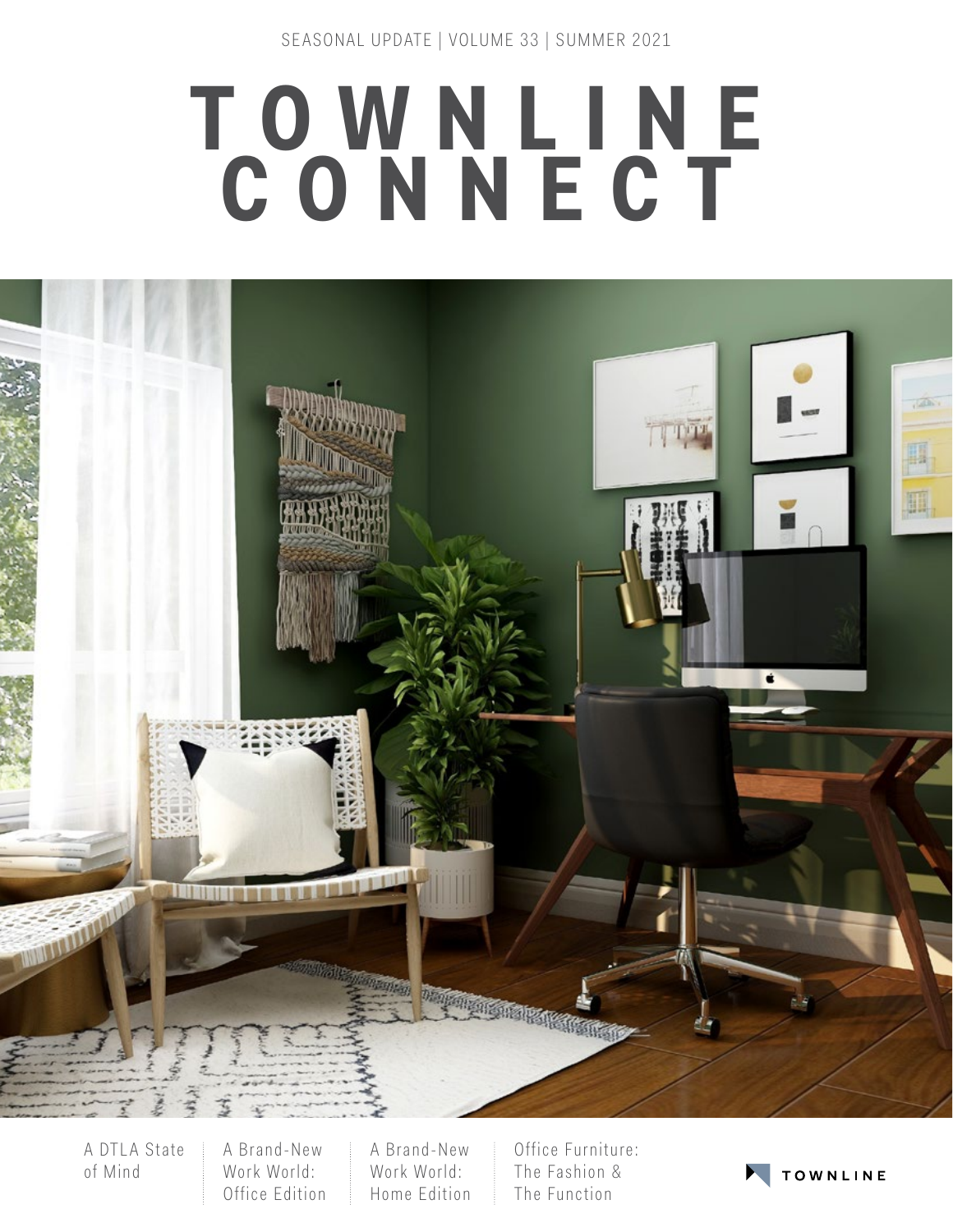**In fact, it worked so well that it spurred an era of almost unprecedented resurgence, with development, culture and nightlife turning Downtown LA into one of the city's most vibrant neighbourhoods.** 

**Fast forward a little over 20 years, and Downtown LA is firmly established as a go-to mecca for trendy restaurants, unique kind of nucleus where sports centres, music and bars, hotels, and entertainment. In 2020, Downtown LA was voted the second-coolest city in the world in a global** 

In the fall of 1999, the Staples Center opened in Downtown Los Angeles as the new home to the LA Lakers, Kings, and **Clippers. It was a momentous event for a part of town considered somewhat forgotten, designed to breathe new life into the area and give LA a fresh new topic of conversation. And it worked.**

# A DTLA State of Mind

**poll of 38,000 people by Time Out Media (second, for the record, to Esquerra de l'Eixample, Barcelona – which is very cool, indeed).** 

**So, it's fair to say that Downtown LA has made it. Amidst the urban sprawl of LA, downtown has solidified into a cultural events take place; people gather; and the nightlife is a magnet for tourists and locals alike.** 



It was only a matter of time before the success of this transformation began to reach neighbouring pockets of the city. Chinatown and Koreatown in particular have become popular destinations for dining, nightlife, culture – and, increasingly, living.

#### **Chinatown, LA**

In the early 2000s, contemporary art galleries began springing up in Chinatown, about two miles north of the city centre. Nowadays, a wide variety of restaurants and bars – from dim sum, noodle bars and seafood restaurants to the hip brewery at Highland Park, legendary chicken at Howlin' Ray's, and one of the city's coolest bars at Apotheke – have enriched the flavours of the neighbourhood.

These days, the spark of change in both Chinatown and Koreatown is as bright and lively as LA gets. Yet there is a continuing sense of reverence in these historic enclaves, forever cherished as part of the city's celebrated history - and exhilarating future.  $\blacksquare$ 

Dodger Stadium is right next door – and Chinatown is full of great vantage points to view the Friday night fireworks display. The stadium sits adjacent to the Los Angeles State Historic Park. A 32-acre park on the border of Chinatown that draws city dwellers seeking green space. Central Plaza is the place to be for colourful cultural events like Summer Nights and Chinatown After Dark. And with an upcoming rail line connecting Chinatown to downtown, it's no wonder that this hot spot of cultural, culinary, and tourism activity is now becoming one of LA's hottest places to live, work, and play.

#### **Koreatown, LA**

The meet up of tradition and trend is cause for celebration in Koreatown, too, just three miles northeast of downtown. Korean BBQ restaurants and karaoke bars intermingle with hip speakeasies and happening clubs, with an abundance of late-night casual dining to keep the party going. But an array of contemporary edifices rubbing shoulders with historic buildings and an influx of new development has K-town hopping with a new kind of bounce. The Line Hotel is just one example of this energetic shift; its café, club, and restaurant open to the public, with a minimalist vibe and decadent cuisine by renowned Korean-American chef Roy Choi – famed as one of the founders of the gourmet food truck movement.

Just 10 minutes from Hollywood and 15 from downtown, with the upcoming rail line set to reduce this to mere minutes, Koreatown is a centrally located hub where neighbourhood charm meets urban cool factor, and there's something great to eat on every corner. For some, there is just no better place to live.

## Harmony **Chinatown , LA**

As Chinatown's first 23-storey luxury rental apartment tower, this precedent-setting community leads the way for a harmonized blend of office, retail, and residential, in tune with this historic yet progressive neighbourhood. Integrated into Chinatown's vibrant central plaza, the building's architecture takes inspiration from the urban patterns of its surroundings; the building blocks of Chinatown Village recreated in a series of stacked, offset masses rising above a podium.

Significant outdoor space with garage-door merchants fronting an activated plaza with food trucks and gathering space stitches the development into the neighbourhood in a freshly modern yet respectful manner. Large balconies wrap the building – a rare LA commodity – offering views to the San Gabriel Mountains and the fireworks at nearby Dodger Stadium. Spacious contemporary homes and significant amenities including a rooftop pool mark a new era of Chinatown living.

Terrace Block **Koreatown, LA** 

The juxtaposition of old and new creates a vibrant urban landmark in historic Koreatown that enhances the cityscape, while respecting the traditions of its surroundings. Terrace Block will be a mixeduse development offering contemporary rental and co-living opportunities, office space, and dining, plus a plaza-level market inviting residents to mingle with the local community while enjoying food trucks, live music, and more. Designed to improve public spaces while paying homage to the physical presence and cultural memory of the neighbouring church, itself an important community landmark, the building seamlessly integrates a dynamic future into the celebrated history of Koreatown.



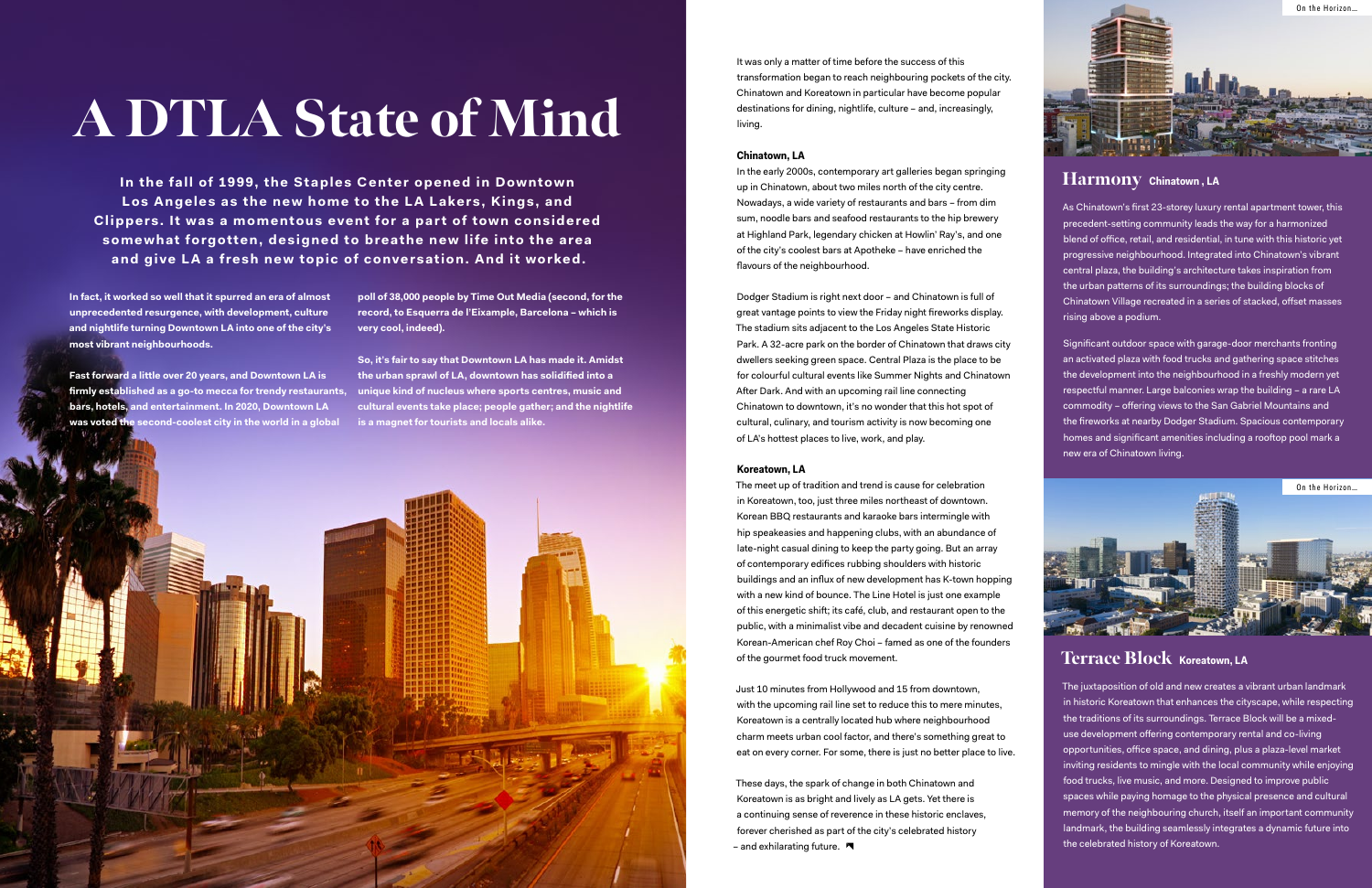#### **Working Here, There, or Anywhere**

Skipping the commute and heading to the (home) office in your slippers certainly does have its advantages. More time with family ranks among the best benefits. The ability to cook healthy food for lunch or go for an evening run before dinner helps us feel more balanced in the work week. Household tasks can be more easily taken care of, and life feels generally a little less overstretched.

Yet the downsides persist. That time with family can be a bit burdensome during working hours – if we're trying to meet our own deadlines while the kids are clamouring for help with their homework, important meetings are interrupted by enthusiastic dogs barking, or a prolonged moment of concentration turns out to be thanks to the colourful new mural on the kitchen wall. For many, working from home is simply untenable.

The framework of working hours – or lack thereof – can also create an issue, as distractions eat away at productivity. On the flip side of this, separating work from home can be a challenge, as the

nine-to-five stretches late into evenings, and mornings seem to start earlier each day. According to Forbes, remote workers actually work longer hours than their in-office counterparts. There's real risk of burnout here, which can lead to long-term health and career repercussions.

#### **Work from Work**

For many, the sense of community and the richness of collaboration that only an office environment can offer is what will draw us back out of our homes. In a global study by Steelcase of 32,000 participants across 10 countries, 10 out of 10 countries reported that isolation was the greatest concern for people working from home. "We need our people, we miss our colleagues, and work is a

# A BRAND-NEW WORK WORLD: Office Edition



Many of us have retreated into home offices both makeshift and memorable for the past year or more. Zoom meetings, Microsoft Teams, Slack channels, spur-of-the-moment digital communications (late-night texts from the office, anyone?) and our general comfort level with technology has made it an unexpectedly easy transition for those fortunate enough to have the option. But perhaps what has surprised individuals and businesses most is its potential for long-term efficacy.

> fundamental way this desire for belonging and community is fulfilled," writes Tracy Brower for Forbes. "Sure, we can connect virtually, but it's just not the same."

To draw employees back out of their homes, the workplace must offer balance and meaning. That might include plentiful outdoor spaces, collaboration spaces, and building amenities designed for wellness. We likely won't bring our fuzzy slippers to the office, but we do want to bring a new understanding of work time, work space, and human balance. **Offer Flexibility**  Strata office ownership puts the power of ownership in the hands of the business owner. It's an opportunity for investment in the future of the business, and a safeguard against uncertainty. For pure investors, strata office ownership offers the security of long-term tenants in a heated rental market, in a city that keeps on growing.  $\blacksquare$ 

There's a palpable change in the office air as we contemplate what our new work world really looks like. Since a clear office vs. home divide no longer exists for many companies, how will the office of today (and tomorrow) adapt to meet these changing conditions?

For starters, the world just may become more flexible. We know how to do it now, so why not work from home a little more often? Yet in the Steelcase study, 54% of US respondents said they expect to work from home just one day per week or less – and 26% expect to work from home two to three days per week. That puts plenty of emphasis back on the office.

The communal workplace is a model of collaboration, community, expediency and quality that we're just not willing or ready to part with. Now more than ever before, it will also be a place of flexibility, adaptability, and joy.

## NEW TRENDS IN OFFICE DESIGN NOW TRENDING:

# 54% expect to work from home one day per week

\* Steelcase study

Studies show that most of us crave a quiet professional environment in which to excel in our jobs, advance our careers, and separate our work world from our personal lives. Yet the workplace landscape has changed over the past year, potentially irrevocably. So how do we recreate our concept of office space to make it a place that companies and employees will want to be part of?

#### **Safety First**

The future of office space is clean, safe, and welcoming. That means excellent air quality and higher-than-ever standards of facility cleanliness, with strict adherence to safety protocols. Work population density will be considered in a new light, and food safety matters, too. No more communal snack bowls!

#### **Make it Meaningful**

Flex desks and flex schedules will align in the workplaces of the future. This can be a benefit to employers and employees alike, as greater flexibility and lower overhead combine to create an atmosphere of productivity, cohesiveness, and job satisfaction. Many companies, including tech giants like Google, are looking to a new home-office mix as the future of how we work.



# OFFICE OWNERSHIP

Why rent when you can own? Commercial strata ownership is a popular model commonly found in sophisticated commercial centres around the world – especially in Asian centres such as Hong Kong, Shanghai, and Singapore. In Vancouver, office ownership has historically been less well understood. But now, demand is outstripping supply.

In downtown Vancouver, Metrotown, and Richmond, strata office ownership has become a hot commodity. Savvy buyers see the long-term value of ownership in a city where vacancy rates are among North America's lowest – driving rental rates increasingly higher. An influx of big-name companies like Amazon and Microsoft have bought up masses of office space in Vancouver's core business centres, and small business owners are often left scrambling to find leasable spaces small enough – and affordable enough – to fit their businesses.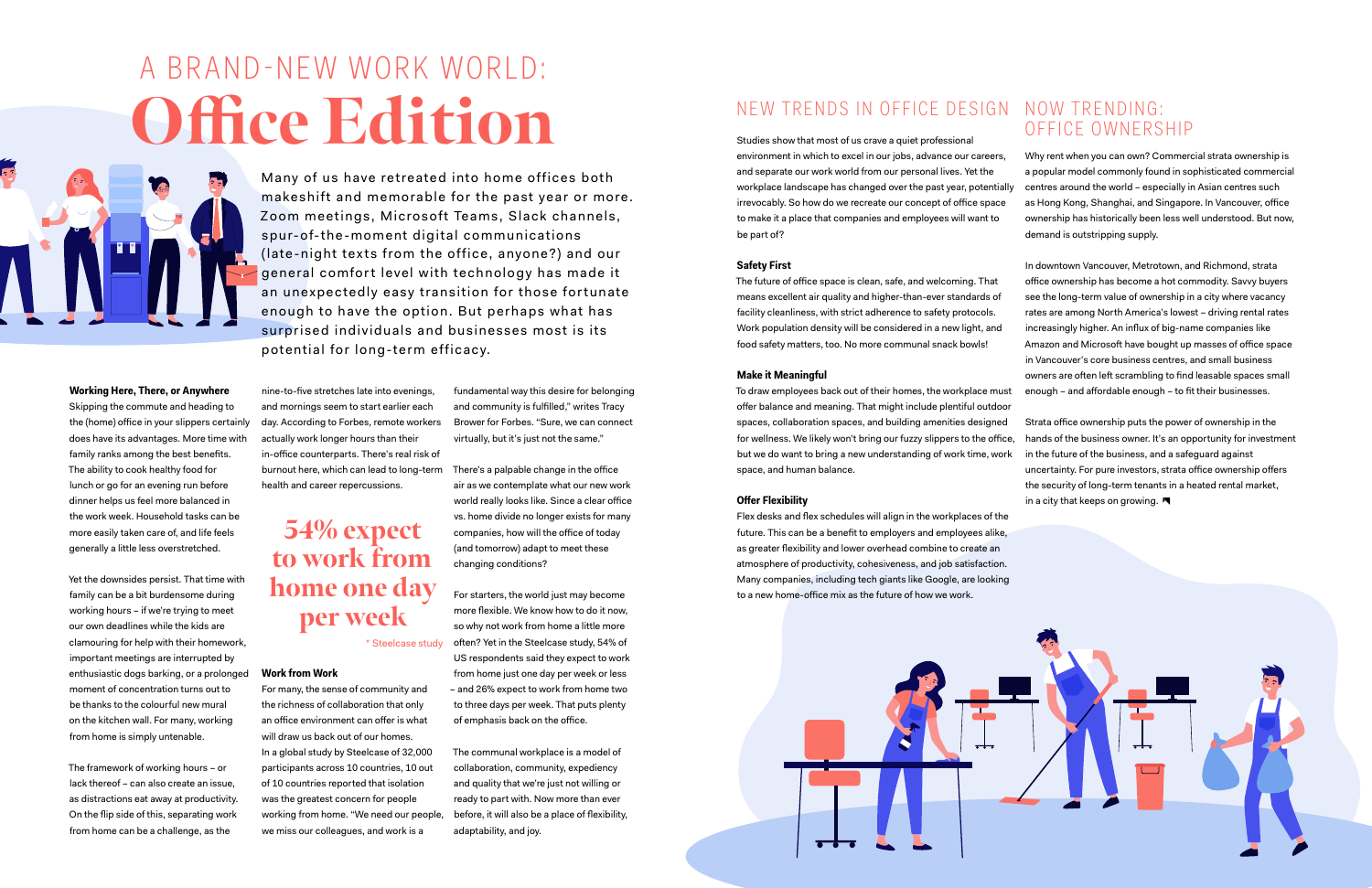the right technologies and team interaction. With the perfect blend of home office and workplace, we might just achieve the proverbial work-life balance long soughtafter, but often se emingly just out of reach.

But if the trend is no longer temporary, that makes the home office a long-term solution to working life. A nd that means now is the time to make your work-fromhome experience the best it can be.

## CREATE THE PERFECT HOME OFFICE - THAT WORKS IN ANY SPACE

# A BRAND-NEW WORK WORLD: Home Edition

# THE OUTDOOR OFFICE: A PATIO THAT WORKS

#### **Expert Tips from Linda Gallo of Insight Design Group**

With ongoing flexibility in our collective future, let's get real about making the home office the best work experience it can be. The experts weigh in with the tips we need to make any home workspace (no matter how small!) work well for productive workdays – and work-life balance.

#### **Tip #1: Zone In**

It's more important than ever to maintain separation between work and home. We achieve greater focus at work and create better balance at home by creating distinct zones. A room with a door is ideal, but if that's not available to you, use a small cabinet to reduce clutter, and a screen or curtain to create a distinct workspace.

#### **Tip #2: Light up Your Day**

Access to natural light and the ability to look outside and connect with nature creates the best working environment

– and studies show that it increases concentration and productivity. If you don't have a window, layer multiple light sources with a floor lamp or desk lamp in addition to overhead lighting.

#### **Tip #3: Stay Flexible**

weatherproof, ergonomically friendly chai that will keep your back happy.

Flexibility is a must! Changing up your workstation so that you can stand and move around is vital to maintaining spinal health and staying alert. If your work is portable, bring your laptop or tablet almost anywhere for a change of scene – and an increase in productivity and motivation.

#### **Tip #4: Make it Personal**

Be sure to incorporate personal items and design to spark joy and make your workspace a place you want to be. You can do this with:

**Colour:** Incorporate your favourite colour, whether in a feature wall, a piece of art, or even just a fancy stapler.

**Photos:** Heart-warming photos of people and places are a happy respite from the eye strain of your screen.

**Plants:** Any variety you like – plants bring beauty to your workspace and are natural air purifiers and a constant source of oxygen.

#### **Tip #5: Blend it In**

If your office space blends into its surroundings, this will help you leave it behind at the end of the day. Proper organization of wires is so important – reduce visual clutter as much as possible with extension cords, tape them to the underside of your desk, or use a cable management device.

#### **Tip #6: Keep it Simple**

Sometimes, just being around other people is the perfect antidote to a long workday on your own, or with your partner or pet for company! Sit on a bench as dog walkers and joggers whiz by; lay on the grass in the courtyard as children play on the slide; say hello to neighbours and strangers alike. Community is a wonderful feeling – and it's the important reason we design our buildings and neighbourhoods the way we do.  $\blacksquare$ 

The best secret is to keep things simple. Streamline the items you have in your home office, avoid clutter, and tidy up at the end of each session. And walk away!

As the weather warms up, your patio becomes an incredible extension of your home. From morning coffee to outdoor lunch breaks, it's a wonderful way to get some fresh air during your at-home workday. But here's another consideration: why not take the home office outside?

An outdoor office can be a brilliant way to make the most of working from home, enjoying the outdoors, and finding a quiet space to concentrate. If your balcony is enclosed or sheltered, it's the obvious spot for a home office, just right for one person. But if it's out in the open air, don't think it can't be a creative space for at least part of your day! Here's how to make it work.

#### **Grab a Good Chair**

Just because you're sitting outside doesn't mean you can perch on a little deck chair for hours on end. Ergonomics matter here, too! Bring your home office chair outside, or consider investing in a

## MAKE YOUR BUILDING WORK FOR YOU

#### **Block the Sun**

Sun worshippers, hear us out! First, of course, you'll want to protect your skin. But secondly, your laptop screen will be a lot easier to read when you're out of direct sunlight, reducing strain and visual fatigue. A well-positioned umbrella will do wonders for your productivity.

#### **Choose Rugs, Cushions, and Plants**

Just because it's outside doesn't mean it shouldn't be designed! An outdoor rug, a lamp, plants, colourful cushions – these personal touches will help you create a cozy, personalized workspace that you'll want to work in all summer long.

#### **Heat it Up**

Tuck an outdoor heater by your feet, and that summer patio now becomes a spring-through-fall workspace for part of every work-from-home day.

The new emphasis on working from home at least part of the week means our homes – and our buildings – matter more than ever before. At Townline, we put a great deal of thought and planning into the creation of meaningful indoor and outdoor amenities that truly enhance daily living for our residents.

When you're working from home, you have that extra time in the day that is no longer spent commuting, with the added convenience of being right at home. Whether your building amenities are bookable or shared, here's how to make your building work for you during your work-from-home days.

# **Commit to Wellness**

Hit the gym, do a few laps in the pool, or get in your yoga stretches before you start work each day. Working from home can lead to lethargy if we're not careful. The beauty of having fitness facilities in your building is that it's so easy to access them, at any time of day. If you're having trouble getting or staying motivated, grab an app that will get you back on track. (The free Nike apps are fantastic.) Not an early riser? The lunchtime workout or 5 pm sprint works, too! **Break up Your Day**  Take a break! It's so important to remove

yourself from your workspace at regular intervals throughout your day, especially in the transition from your working day to after-work hours. So have a coffee on



the rooftop terrace. Read the news in the lounge. Take a phone call in the garden. Your shared building spaces are designed to extend your home and improve your day – it's up to you to make the best of them!

### **Be Social, if Distant**



The home office is no longer a makeshift solution. For many, it is a new way of life – one that will be an important part of our future work world. While we may miss the benefits of shared office space – oppor tunities for c ollaboration, community, and that shared sense of vision and purpose – many of us are unwilling to give up the convenience and comfort of the home office.

Fortunately, many employers agree. Productivity can be seamless with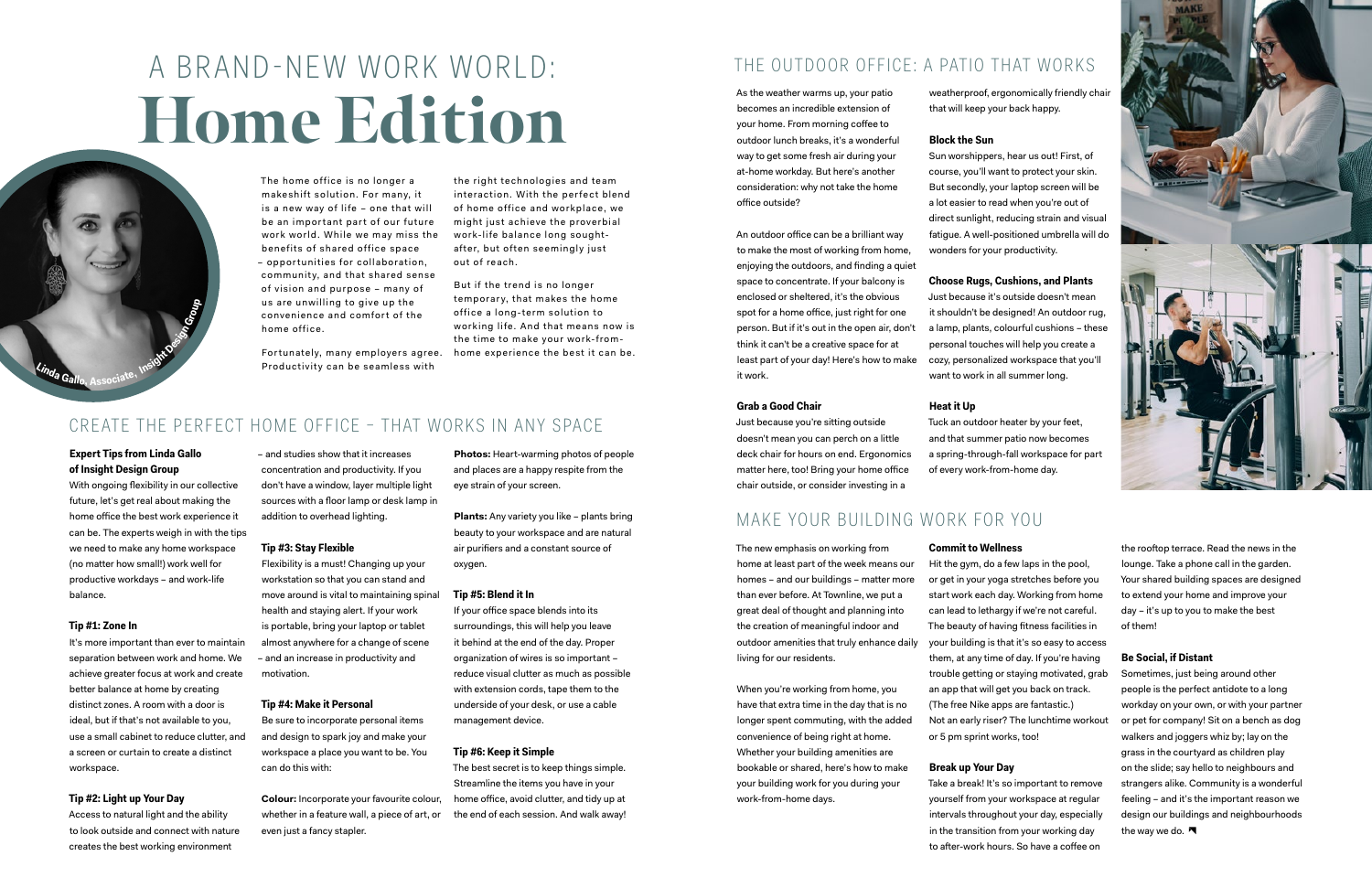# OFFICE FURNITURE: The Fashion & The Function

#### **The Seat of Comfort**

Your office chair is where you take care of business. Why not let your chair take better care of you? Style and design matter, especially for this too-often overlooked item.

Consider the craftsmanship of the Eames Lounge Chair. Perhaps the reigning icon of furniture design, it has combined comfort and style since 1956, and is now a part of the Museum of Modern Art's permanent collection in New York. Designed by Charles and Ray Eames for Herman Miller, the prototype was literally created for comfort – to allow Billy Wilder to take naps on his film sets. Ever since, the molded plywood, aluminum base, and leather upholstery chair has taken centre stage in the world of design.

But do we really need museum-quality furniture in our homes?

Alexa Bustamante is an A&D representative for Herman Miller, whose name has long been synonymous with premium office furniture. Her consultative approach helps clients – primarily architects and designers – determine the best design solutions for their spaces. Good design and expert consideration of comfort are inextricable. And both, says Alexa, should be taken very seriously.

"I always think it's interesting when people can justify a premium vehicle purchase that is used for only a couple of hours a day,

compared to buying a premium task chair that you sit on for eight or more hours each day," she says.

"The value of a Herman Miller product is directly correlated with the research behind the design," says Alexa. "As Charles Eames famously said: 'The details are not in the details. They make the design.'"

**The Embody Chair:** A team of more than 30 physicians and PhDs in biomechanics, vision, physical therapy, and ergonomics designed the Embody chair to increase blood circulation, improve oxygen flow, and lower your heart rate. Designed to office takes a prime seat in the workplace of the future, a higher standard of visual and functional design may become a more Furniture is one of the hidden stories of our working lives – yet paradoxically it is very much<br>Furniture is one of the hidden stories of our working lives – yet paradoxically it is very much

> So what gives this iconic furniture such enduring cachet? "Herman Miller furniture is designed with a human-centered approach, meaning that every detail in the design solves a unique problem that will improve the well-being of the person using it," she explains. "It is this purposeful, research-based approach to design that makes each Herman Miller product a timeless, durable, and highly customized solution."

#### **Finding Your Fit**

Good design is a whole lot more than looking pretty. What we casually categorize as ergonomics is really a much broader and deeply important health consideration. From muscle tension and headaches to circulation problems, joint pain, lung capacity, strength, and fatigue, the chairs we sit in contribute greatly to our overall health.

Two examples from Herman Miller's classic - Charles Eames collection transformed an era of design, combining technological innovation and



purposeful, people-led, painstakingly high-quality design. To this day, both products retain their timeless aesthetic and lasting appeal.

**The Aeron Chair:** First released in 1994, the Aeron chair was dubbed America's best-selling chair. It, too, has a home in the Museum of Modern Art. "How pressure is distributed across the body makes a significant difference in how comfortable you are while sitting," says Alexa. "Aeron's innovative Pellicle seat and back distribute your weight evenly, eliminating pressure points and heat build-up. It took decades of design research to develop a chair that was health-positive." flexible ribs. "It automatically conforms to your body's microcan get prescribed by a doctor." Over the past few years, Herman Miller has acquired a number of companies to create a wider Herman Miller family of brands. That means more design options that cater to different price ranges, health needs, and aesthetic preferences. As the home

mimic the human body, the chair features a central spine and movements," says Alexa, "and is the only chair on the market you

"Design is a plan for arranging elements in such a way as best to accomplish a particular purpose."



on display. When working from home, that display might be a very visible part of your living room, kitchen, or bedroom. But whether it's a branded office space or the very personal brand of your home workspace, your office furniture is the cohesion of form and function that commands your comfort, your physical health, and your personal aesthetic for many hours each and every day. That makes it worthy of deep consideration.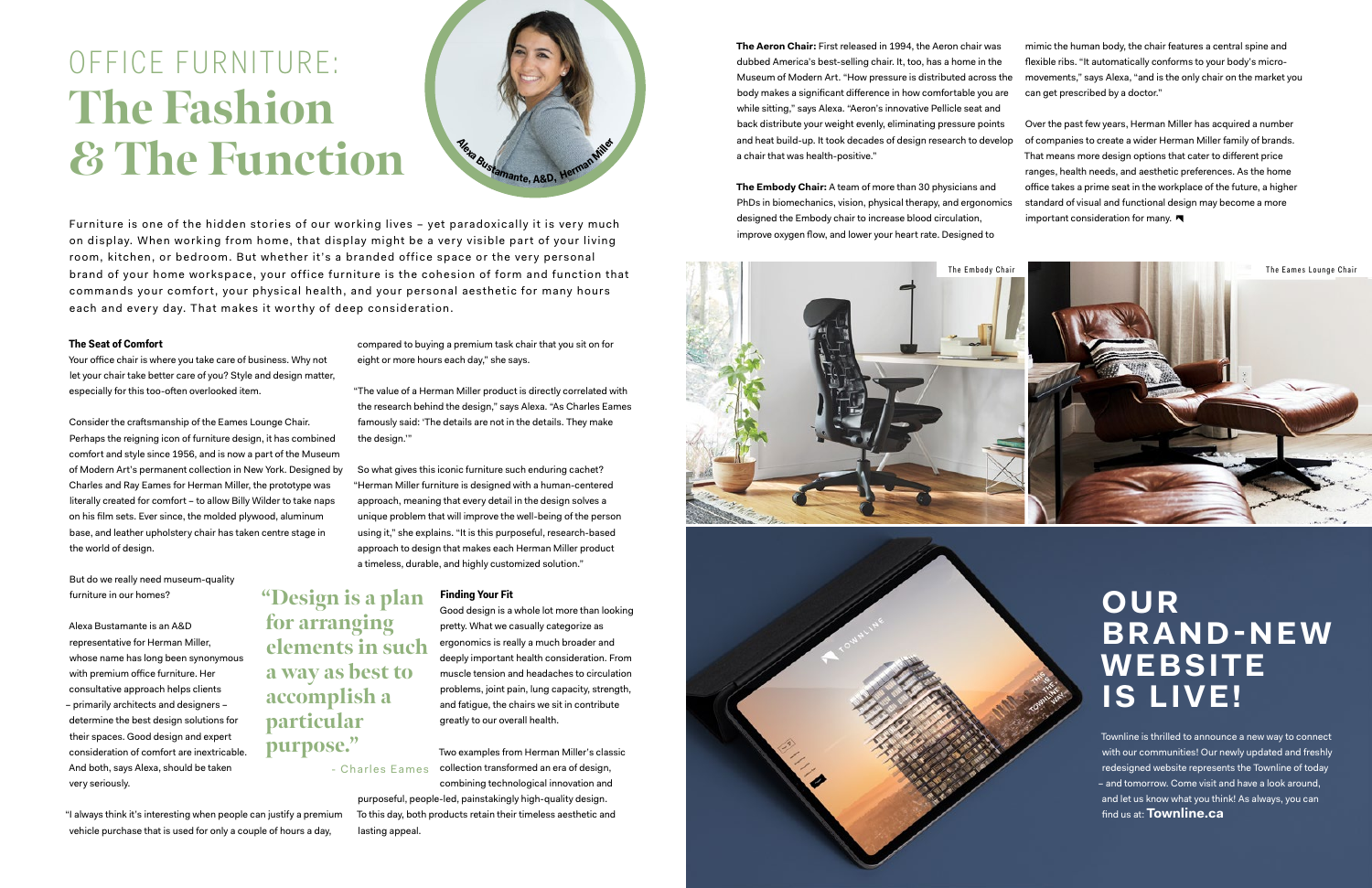#### **THE HOLLAND**

A 25-storey residential high-rise tower of 250 one and Coming to the hear t of Richmond's City Centre, at two-bedroom condo residences and three-bedroom townhomes. The Holland represents a rare opportunity for parkside living in a Surrey City Centre, located within walking distance to the Surrey Central and King George SkyTrain Stations, SFU's Surrey Campus, the Central City Shopping Centre and Holland Park's 25-acres of contemporary greenspace..

| REGISTER AT: | theholland.townline.ca                        |
|--------------|-----------------------------------------------|
| EMAIL:       | theholland@townline.ca                        |
| CALL:        | 604.951.8111                                  |
|              | SALES CENTRE: 13260 Old Yale Road, Surrey, BC |

#### **HUDSON PLACE ONE**

Completed Summer 2020, Hudson Place One is a 25-storey, mixed-use residential tower featuring 176 intelligently designed one, two and three-bedroom concrete homes. This community boasts over 11,000 sf of indoor/outdoor amenities and has downtown Victoria's highest elevated views. Situated in the heart of Townline's master-planned Hudson District, this landmark tower offers doorstep access to an array of artisan shops, services and the Victoria Public Market.

Situated in the heart of Burnaby's sought-after Metrotown, Sussex offers an incredible urban lifestyle. Steps from Metropolis at Metrotown, residents will enjoy world class shopping, dining, commerce, and transit, with the distinction of being on a quiet tree-lined street, nor th of Kingsway. Only five luxury homes remain in this stylish 41-storey high-rise showcasing breathtaking views and over 6,000 sf of elite amenities.

| REGISTER AT: | hudsonplaceone.ca                             |
|--------------|-----------------------------------------------|
| EMAIL:       | hudsonplaceone@townline.ca                    |
| CALL:        | 250.388.0018                                  |
|              | SALES CENTRE: 777 Herald Street, Victoria, BC |

#### **S U S S E X**

EMAIL: sussexmetrotown@townline.ca REGISTER AT: **sussex.townline.ca**

#### **LUXE LANSDOWNE**

Lansdowne and No. 3 Road, this mixed-use residential development features three high-rise residential towers with 363 stylish homes, exclusive amenities, 12,000 sf of vibrant street-level retail and a AAA strata office tower. Located adjacent to the Lansdowne Shopping Centre and the Lansdowne SkyTrain Station, these residences provide instant access to the YVR Airport, Downtown Vancouver, the McArthurGlen Designer Outlet and are walking distance to diverse shopping, restaurants and grocery stores.

SALES CENTRE: Coming Soon REGISTER AT: **luxelansdowne.com**

#### **FORESTER TWO**

Forester Two features 112 three and four-bedroom Whistler-inspired craftsman style townhomes along with a first-of-its-kind amenity building that includes an outdoor pool. Playing off its surrounding outdoor amenities, trails and natural beauty of Burke Mountain, this stylish collection of mountain modern homes will offer strong street appeal with their signature West Coast inspired architecture and distinctive gable, stone and wood detailing.

|              | SALES CENTRE: 1290 Mitchell Street, Coquitlam, BC |
|--------------|---------------------------------------------------|
| CALL:        | 604.552.8005                                      |
| EMAIL:       | forester@townline.ca                              |
| REGISTER AT: | forester.townline.ca                              |
|              |                                                   |

## **HOLLAND TWO**

312 one, two and three-bedroom rental apartments and 54 co-living pods. Resort-style amenities featuring a pool, social lounges, fitness centre, games room, outdoor dining lounge and more. Terrace Block will also include plaza-level retail spaces as well as offices.

Holland Two is an exclusive collection of 308 one-, two-, and three-bedroom parkside homes in Surrey City Centre. Refined interiors and over 19,000 sq. ft. of world-class amenities offer an unparalleled living experience and position this as the area's most sophisticated offering. Located steps from the expansive Holland Park, Holland Two is an enviable oasis in the heart of the Lower Mainland's fastestgrowing urban centre.

SALES CENTRE: Coming Soon REGISTER AT: **townline.ca**

## $COMING SOON$  COMING SOON

#### **TERRAYNE**

A walkable, Whistler-inspired, family-oriented townhome community of 159 carefully crafted two and three-bedroom homes with robust amenities, including a 2,500 sf clubhouse with a kitchen, dining lounge, fitness room, workshop, and plenty of outdoor space with BBQ's, a children's play area, community gardens, and a dog wash. Situated in the Burke Mountain area of Northeast Coquitlam, Terrayne offers easy access to a diverse trailway system and sits adjacent to the future Partington Creek master-planned community.

SALES CENTRE: Coming Soon REGISTER AT: **townline.ca**

PROJECT INFO: 23-storey high-rise 245 studio, one and two-bedroom market rental apartments LOCATION: Victoria REGISTER AT: **townline.ca PANDORA** PROJECT INFO: 16-storey mixed-use high-rise 121 units total: 67 one, two, and two-bedroom & den unit market rental apartments

> 54 co-living units consisting of a mix of three, four, and five-bedroom pods Approx. 7,000 sf of indoor amenity space

| LOCATION:       | Victoria    |
|-----------------|-------------|
| REGISTER AT:    | townline.ca |
| <b>MERIDIAN</b> |             |
| PROJECT INFO:   |             |

37-storey high-rise 267 one, two and three-bedroom market rental apartments and townhomes

LOCATION: Burquitlam REGISTER AT: **townline.ca**

ON THE HORIZON

#### **HUDSON PLACE TWO**

## RESIDENTIAL UPDATE

### NOW SELLING O N T H E H O R I ZO N C O N T.

## OFFICE/COMMERCIAL

A thriving urban village featuring 41,200 sf of dynamic street-level retail, anchored by the Victoria Public Market. With 732 homes now complete and another 245 homes on the horizon, this animated and vibrant neighbourhood is quickly becoming known as downtown Victoria's preferred place to live, work, play and socialize amongst urbanites of all ages.

#### **HUDSON MEWS**

One interior space available for lease of approximately 900 sf - suitable for a warehouse, storage or potential workshop. For details, contact Matt Fraleigh at Colliers T: 250.414.8440 | M: 250.858.8828 E: Matt.Fraleigh@colliers.com

International:

#### **NORTH ROAD**

#### PROJECT INFO:

44-storey high-rise with 384 homes and an 18-storey mid-rise with 154 market rental apartments

LOCATION: Burquitlam REGISTER AT: **townline.ca**

#### **HARMONY (LOS ANGELES, USA)**

#### PROJECT INFO:

23-storey high-rise 176 one, two and three-bedroom rental apartments with an array of indoor and outdoor amenities including a rooftop pool, fitness centre, social lounges with outdoor firepits and more.

LOCATION: Chinatown, Los Angeles

REGISTER AT: **townline.ca**

#### **TERRACE BLOCK (LOS ANGELES, USA)**

#### PROJECT INFO:

40-storey high-rise

LOCATION: Koreatown, Los Angeles

REGISTER AT: **townline.ca**

# Follow Us On: **O** @ TOWNLINEHOMES TOWNLINE HOMES @TOWNLINE\_HOMES TOWNLINEHOMES **Po** TOWNLINEHOMES

# **HUDSON DISTRICT**

#### **THE VICTORIA PUBLIC MARKET AT THE HUDSON**

For details about current and upcoming spaces for lease, contact Matt Fraleigh at Colliers International: T: 250.414.8440 | M: 250.858.8828 E: Matt.Fraleigh@colliers.com

For more information about the Day Vendor program, please visit victoriapublicmarket.com or email info@victoriapublicmarket.com

#### **HUDSON PLACE TWO**

Two retail spaces are available. One is 4,400 sf at the corner of Blanshard and Herald, and the other is 3,300 sf at Blanshard and Fisgard. For details, contact Matt Fraleigh at Colliers International: T: 250.414.8440 | M: 250.858.8828 E: Matt.Fraleigh@colliers.com